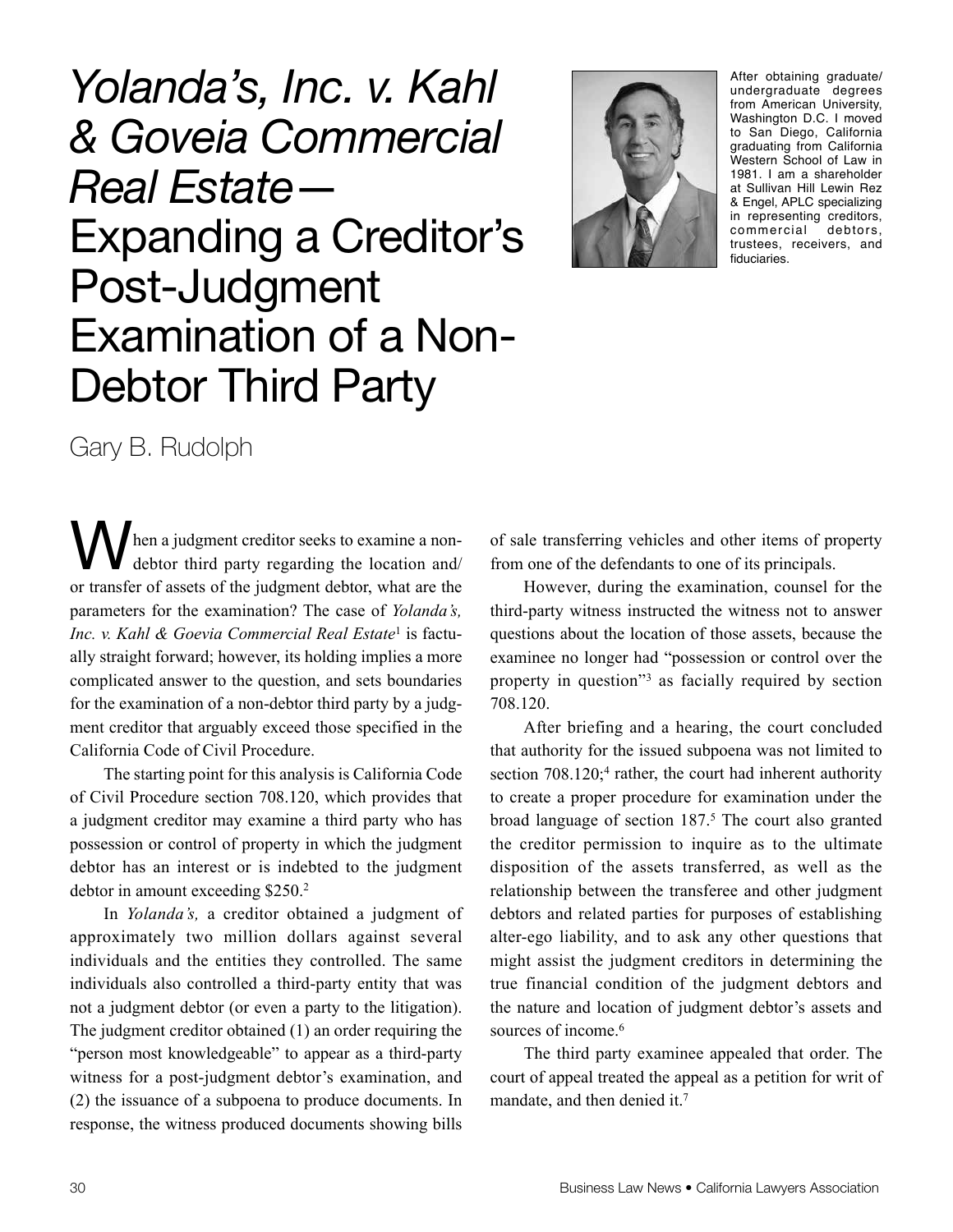In reaching its decision, the court of appeal determined that "whatever the limitations of section 708.120, section 708.130 subdivision (a) has a broader reach."8 It provides: "Witnesses may be required to appear and testify before the court or referee in an examination proceeding under this article in the same manner as upon trial of an issue."9

Expanding on that analysis, the court of appeal explained, "[t]his subdivision allows any person with information leading to the enforcement of the judgment to be subpoenaed to testify in an examination proceeding in the same manner as a trial witness. (Ahart, Cal. PRACTICE GUIDE: ENFORCING JUDGMENTS AND DEBTS (The Rutter Group 2016) ¶ 6:1280, pp. 6 G–2–6G3)."10

An interesting discussion ensued regarding application of the trial court's inherent power under section 187.11 Section 187 afforded the trial court inherent power to adopt "any suitable method of practice if the procedure is not specified by the statute or the Rules of Court."12 Counsel for the examinee asserted that section 187 did not apply, because section 708.120 in fact expressly limits the examinations of a third party to property of the judgment debtor held by a third party and debts owed by a third party to a judgment debtor.<sup>13</sup> Clearly, neither of those qualifying conditions was present.

In dismissing that argument, the appellate court responded that nothing in section 704.120 stated that it would be the *only* procedure for examining a third party. "In fact, section 708.130 expressly provides otherwise. To the extent section 708.130 may not apply there is no reason why the court could not use its power under section 187 to fashion an appropriate procedure."<sup>14</sup> The third-party examinee placed primary reliance on *Fox Johns Lazar Peken & Wexler, APC v. Superior Court of California*15 to support its position that section 708.120 did not allow for a more expansive examination.16 The court of appeal dismissed the argument by determining that section  $708.130(a)$  had a broader reach,<sup>17</sup> thereby expanding the scope of the examination to allow questions regarding the location of property even if the third party examinee no longer had possession or control over the property.18

#### The Great Divide

Balancing the judgment creditor's right to obtain complete information regarding the assets of a judgment debtor against the rights of a third-party, non-debtor examinee is the cornerstone of the debate.

California courts have emphasized the importance of enabling a creditor to recover on its judgments: "The policy of the law favors the enforcement of judgments."19 Judgment creditors rely on a Judgment Debtor's Examination "to leave no stone unturned in the search for assets which might be used to satisfy the judgment."20 "There is no policy favoring the concealment of the Judgment Debtor's assets from the judgment creditor."21

In this legal environment, the practical application of section 708.120 is to provide a simple and inexpensive mechanism for a creditor to obtain an examination of a third party regarding potential assets of the judgment debtor.22 The examination may often lead to information demonstrating potential alter-ego liability, as well as identification of potential transfers to an immediate or mediate transferee—which is why the examination of a non-debtor third party can proceed upon an ex parte application supported by an affidavit that the third person has possession or control of property in which the judgment debtor has an interest or is indebted to the judgment debtor in amount exceeding \$250.23 Why shouldn't a judgment creditor be able to conduct a wideranging examination of a third party with proven ties to the judgment debtor?

Yet the opponents of the *Yolanda's* decision maintain that the evidentiary bar pronounced in section 708.120(a) is already too low and the *Yolanda's* decision may have further lowered that bar, causing undue prejudice to third parties who happen to be in possession of the judgment debtor's property. In the process of "turning over every stone," there must be due consideration of the rights of the third-party examinee.

The *Yolanda's* decision, arguably, expanded the plain meaning of section 708.120(a) by utilizing the less-specific statute, section 708.130, and the "catch-all" inherent power of the court codified in section 187.24 Interestingly, section 187 is to be utilized in the exercise of the court's jurisdiction if there is not a specific statute addressing a particular issue. Query: doesn't section 708.120(a) already specifically address the mechanism for obtaining an order to examine a third-party witness such that application of the less-specific statute, section 708.130, is unnecessary, and, if so, did the *Yolanda's* court wrongly apply section 187? Is expanding the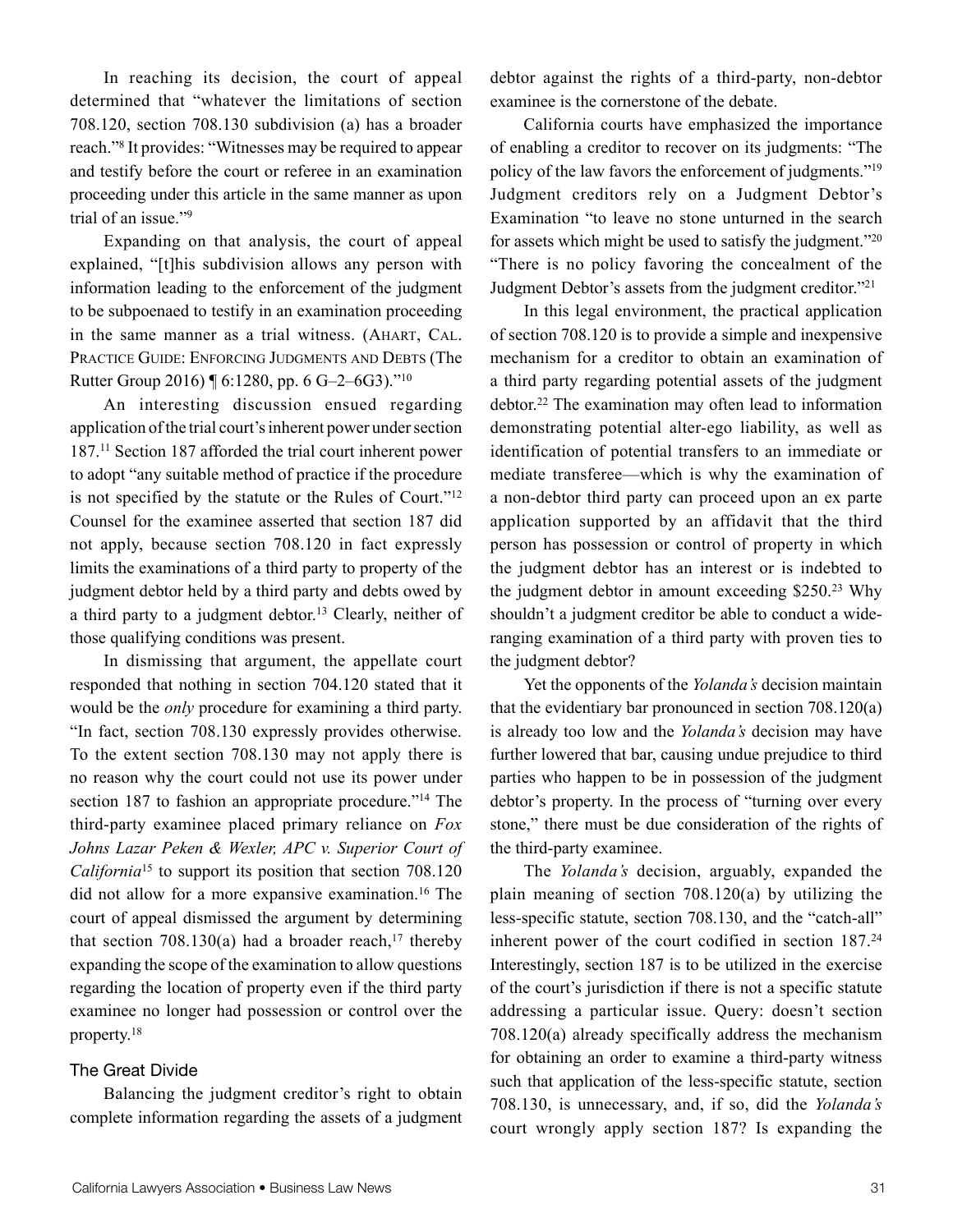application of section 187 parallel to the analysis found in § 105(a) of the Bankruptcy Code, which provides—"[t] he court may issue any order, process or judgment that is necessary or appropriate to carry out the provisions of this title"?25 Bankruptcy practitioners have routinely relied on 11 U.S.C.  $\S$  105(a) in requesting relief where there is no specific bankruptcy statute or rule providing the relief sought.

Another question militating against *Yolanda's* is, how does it co-exist with section 2035.010(b): "One shall not employ the procedures of this chapter for purposes of either ascertaining the possible existence of a cause of action or defense to it, or of identifying those who might be made a party to an action not yet filed."26 Has the *Yolanda's* decision created an end-run around the normal discovery process to obtain information regarding fraudulent transfers or alter ego allegations?

### Possible Solutions

For those who think *Yolanda's* goes too far in protecting creditors, at the expense of third-party examinees, Professor Dan Schechter has examined addressing some of these questions, including the drafting of a proposed amendment to section  $708.102(a).^{27}$  For example, Professor Schechter suggests that

two parts of that statute need to be broadened: the preconditions to the examination of the third party, and the scope of that examination. With respect to the preconditions it makes sense to require the judgment creditor to show the court that the third party to be examined has some nexus to wrongful transactions involving the judgment debtor's assets; otherwise innocent strangers who have ordinary dealings with the judgment debtor would be subject to inconvenience of an examination. Presumably the judgment creditor would gather the evidence necessary for the threshold showing during its initial examinations of the judgment debtor.28

The proposed amendment by Professor Schechter also would require the judgment creditor to make a prima facie showing that, using the badges of fraud set forth in Civil Code section 3439.04(b), the non-debtor third party was involved in a potential fraudulent transfer involving the judgment debtor or its insiders.<sup>29</sup> But this proposal may have unintended complications. Could it raise questions

such as (1) how many badges of fraud are necessary to be presented by affidavit; (2) does the affiant have to identify the evidentiary basis for connecting the thirdparty witness with any of the badges of fraud; or (3) does the amendment effectively eviscerate the legislature's desired simplicity for obtaining an examination of a third-party examinee? Yet, doesn't the *Yolanda's* decision necessitate an amendment to section 708.120(a) such that its application can be implemented without patchwork references to sections 187 and 708.130?

Since section 708.120(a) does not provide a requirement that the third-party examinee be put on notice of the scope of the examination, the examinee often appears pro se. It may be useful to amend the statute to require such notice to the third-party examinee and an opportunity to retain counsel or object to the scope of the examination by applying for a protective order, if appropriate under section 708.200.30

In the end, it may be best to continue to rely on the *Yolanda's* decision, since the purpose of the examination is to turn over every stone relating to assets and the financial condition of the judgment debtor. The examinee may be testifying with spontaneity, thereby reducing the possibility that the examinee could transfer assets before the examination or otherwise engage in activities that would result in further concealment of assets from the judgment creditor (although if the relationship between the examinee and the judgment debtor is close enough, a scheme to isolate assets from the judgment creditor may already have passed that stage).

## **Conclusion**

*Yolanda's*<sup>31</sup> may just be the beginning of a debate as to the expanding scope of judgment creditors' examination of non-debtor third parties.

## **Endnotes**

- 1 11 Cal. App. 5th 509 (2017).
- 2 CAL. CIV. PROC. CODE § 708.120(a). Except as otherwise stated in the article, all references in the article to section refer to the Code of Civil Procedure.
- 3 11 Cal. App. 5th at 513.
- 4 Cal. Civ. Proc. Code § 708.120
- 5 11 Cal. App. 5th at 512 (citing CAL. CIV. PROC. CODE  $\S$  187) ("When jurisdiction is, by the Constitution or this Code or by any other statute, conferred on a Court or judicial officer, all the means necessary to carry it into effect or also given; and in the exercise of this jurisdiction, if the course of the proceeding be not specifically pointed out by this Code or the Statute, any